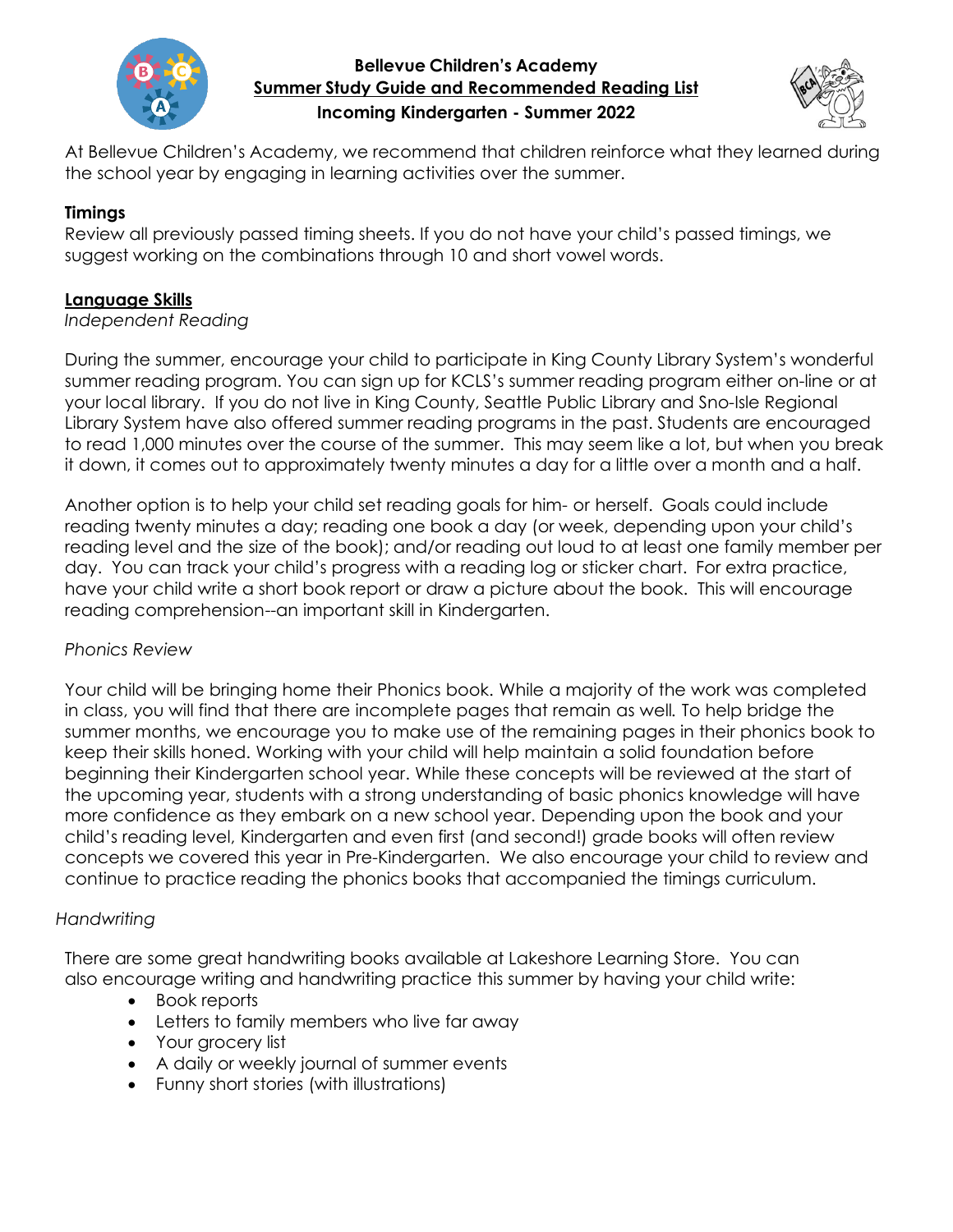## **Math Skills**

A good way to review the math concepts taught this year is to have children apply them to their daily lives, making math over the summer fun and meaningful. You may also consider picking up a math workbook from Amazon, or any bookstore, that reviews much of what we focused on this school year.

How do you and your family relax during the summer? Your activities might include playing sports, playing games, exploring your hometown, shopping, enjoying nature, or traveling. Math is our invisible friend in all those activities. If we can help our children enjoy finding and using math in the world around them, we are really helping them become mathematical thinkers, which supports your child's classroom learning.

- Addition and Subtraction to 10--Keep the combinations through ten, fresh. Flashcards are a great way to do this.
- Time--Use clocks to practice hour and half-hour.
- Money--Have your child count coins and identify the name and value of each coin.
- Practice counting--Practice counting by 1s, 2s, 5s, 10s and 25s. The use of manipulatives can help strengthen these concepts. If students use pennies, nickels, dimes, and quarters to count, they are building on two skills, not just one.
- Fractions--Have your child identify fractional amounts. During mealtime see if your child can tell you how much is left or how much they have eaten. Fractions can be found anywhere indoors and outdoors.

## *Flashcards for addition and subtraction*

You can find boxes of flashcards for addition and subtraction at Lakeshore Learning Store, some bookstores, and sometimes at Staple's in the teacher section. Your child can take turns answering questions with a parent or sibling.

## *Numbers around your house and town*

Throughout the day, ask math questions that have to do with your child's surroundings. Have your child tell you what the speed limit is when you pass a sign and then ask him or her to add the two numbers. Your child could tell you how many Cheerios, grapes, etc., he or she has on the plate before eating them.

#### **Other Resources/Activities**

#### *Crafts*

You can find many craft ideas either on-line or at craft stores such as Michael's or Ben Franklin's. If you find crafts that incorporate math, your child can have the fun of artistic expression while using his or her math skills.

## *Workbooks*

Spectrum and Rainbow Bridge Publishing publish a variety of excellent workbooks, but there are other workbooks available that are equally well done. To keep boredom at bay, it is best to find one or two workbooks that cover several topics. A page or two a day should be sufficient. Below are some other workbooks we recommend; they can be found at and Amazon.com:

• *BIG First Grade Work Book – Ages 6-7* by School Zone.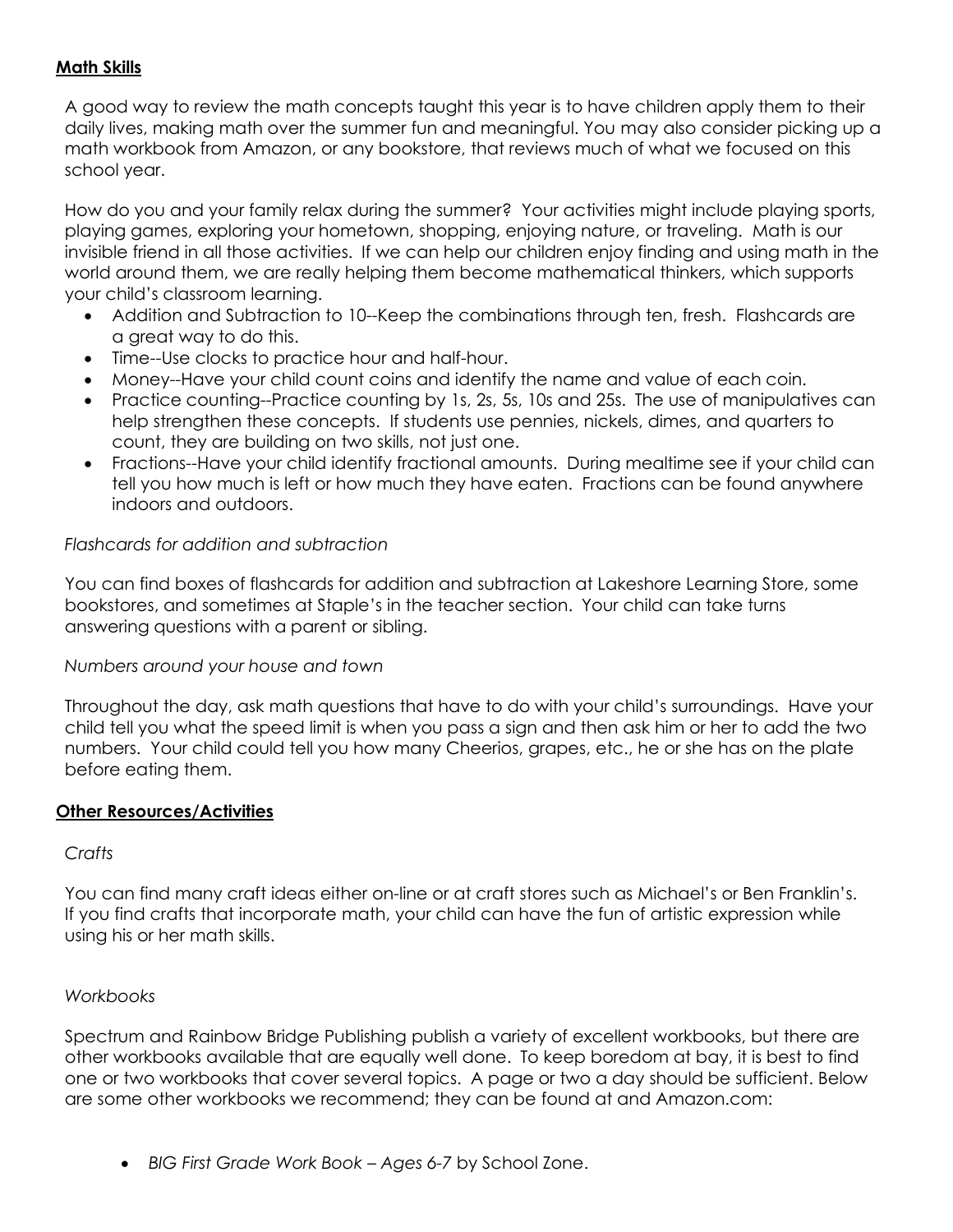- *Reading & Math Jumbo Workbook – Grade K* by Scholastic
- Spelling Puzzles Ages 6-8 by School Zone.
- Carson Dellosa Phonics for First Grade.
- *First Grade Fundamentals –* Thinking Kids, Carson-Dellosa Publishing (This book is **HIGHLY** recommended)

### *Bingo*

Stores have bingo games on a variety of subjects (time, fractions, numbers, addition/subtraction). We sometimes play bingo in class and the students seem to enjoy it learning this way tends to be more like a game than "schoolwork" to them.

#### **Website Resources**

Websites can be a fine resource for summer learning. Here are a few we recommend:

## [www.starfall.com](http://www.starfall.com/)

• A great website for reading practice.

#### [www.kcls.org/kids](http://www.kcls.org/kids)

• Enter your King County Library card number for stories your child can listen to/read on-line.

### [www.pbskids.org/games/all-topics/](http://www.pbskids.org/games/all-topics/)

• Play games with familiar characters and practice your school skills.

### [https://www.typingclub.com](https://www.typingclub.com/)

• Have your child review and improve their typing skills.

#### <http://www.abcya.com/>

• Enjoy playing educational games at this site.

We hope you enjoy these ideas. Have a wonderful summer!

The Pre-K Team